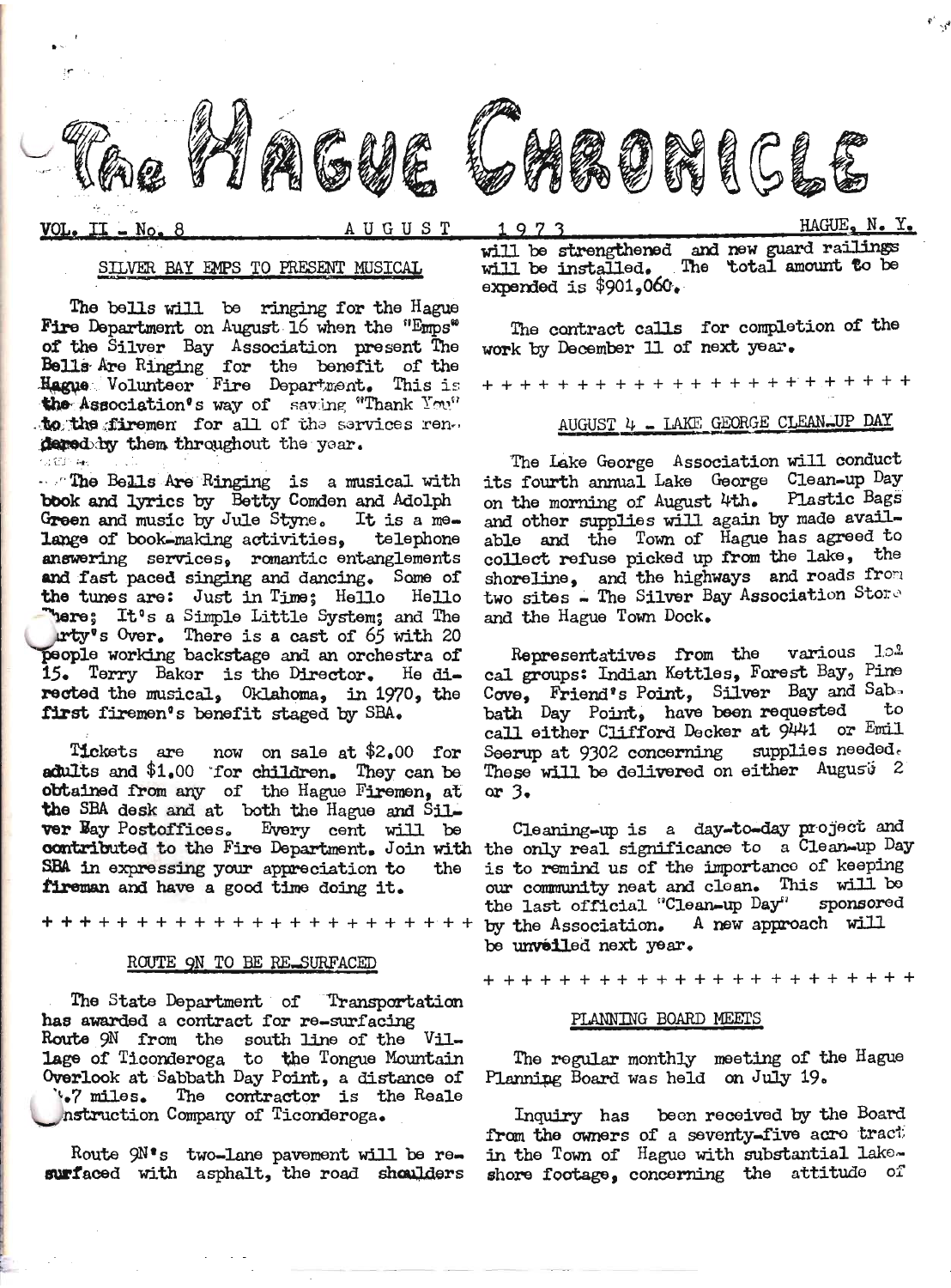THE HAGUE CHRONICLE is edited and published monthly by Emil Seerup. Box 2504. Silver Bay Now York, 12874. It is mailed froo-of-charge to all residents of the Town of Hague. It is supported financially by civic minded citizens and local civic organizations. News items and announcements of general interest to the people of Hague are solicited.

(continued from page one) the Board towards establishment of a condom-The project would involve construcinium. tion of vacation or second homes and some construction for year-round use. It is understood that similar inquiry has been made of the Adirondack Park Agency. The matter has been taken under advisement by the Board with the liklihood that some decision will be made at a forthcoming meeting.

Inquiry has also been received from the owners of a tract of approximately  $33$  acres<br>fronting on Route 8 in the town of Hague seeking an expression from the Board concerning use of the property as a campsite. Major construction would consist of two cinder block structures for use as toilot and showor facilitios. This matter was also takon undor consideration.

The Chairman, Edward Crabbs, reported that a first draft of a map has now been comploted and is being checked over for accuracy by membors of tho Board. Moanwhilo. Mr. Davidson, Diroctor of tho Lako Champlain Lake Goorgo Rogional Planning Board, and a roprosentative of the New York State Planning Sorvice Department have agreed to be prosent at the next meeting of the Board to report on progress. The meeting will hold on August 16.

+ + + + + + + + + + + + + + + + + +

#### ROY N. ANDERSON

Word has just reached us of the suddon death of Dr. Roy N. Anderson our next-door noighbor, friend, and long-time resident of Silver Bay. Dr. Andorson died on July 16 while attonding a conference at Appalachain State University.

 $Dr_{\bullet}$  Anderson who lived in Raloigh,  $N_{\bullet}C_{\bullet}$ , was profossor emoritus at North Carolina University. He headed NCSU's Department of five years, was recently promoted from truck time of his rotirement in 1967, a position man. In his new position, Mr. Monroe will he had hold since 1946. Prior to that he be responsible for all vehicles and ground had been on the faculty of Columbia liniver. continuout cancel by the second the

sity. It was during his years at Columbia that he first came to Silver Bay.

His wife, Mrs. Beatrice Anderson; daughter Barbara (Mrs. Jim Taylor) of Si orra Madro, California; two sons, Douglas<br>E. of Raloigh, and David H. of Boulder, Douglas Colorado, and eight grandchildron survive.

#### SILVER BAY TO GET FIRE ENGINE

The Gilver Bay Association has announced that a piece of fire fighting equipment is on its way to Silver Bay from the Columbus,<br>Ohio area. The engine will carry a good supply of water and will also be able to pump water from the lake or other wator source. It was donated by one of the trustoos of the Association. Plans call for the construction of a hoated garage where the ongine can be stored in winter.

#### PROPERTY OWNERS MEET

The Property Owners of Silver Bay held their meeting on July 7th at the Hague Fire House. Supervisor Smith was the guest spoaker. He outlined the duties of the Town Supervisor both with respect to the Town of Hague and as a member of the County Board of Supervisors. He then answered a number of questions on such subjects as town roads. planning, revenue sharing, and town taxes.

#### HAGUE ARTS FAIR - AUGUST 4th

More than 25 individuals and organizations have signed up to show their handiwork - paintings to bird houses - glassware to macrame - jovelry to antiques - at the Hague Arts Fair on Saturday August 4. It will be well worth while attending.

+++++++++++++++++++++++

#### HAGUE MAN PROMOTED

Elwin Monroe who has been employed by the Silver Bay Association for the past twenty. Occupational Information and Guidance at the driver and maintenance man to grounds fore $a \wedge b$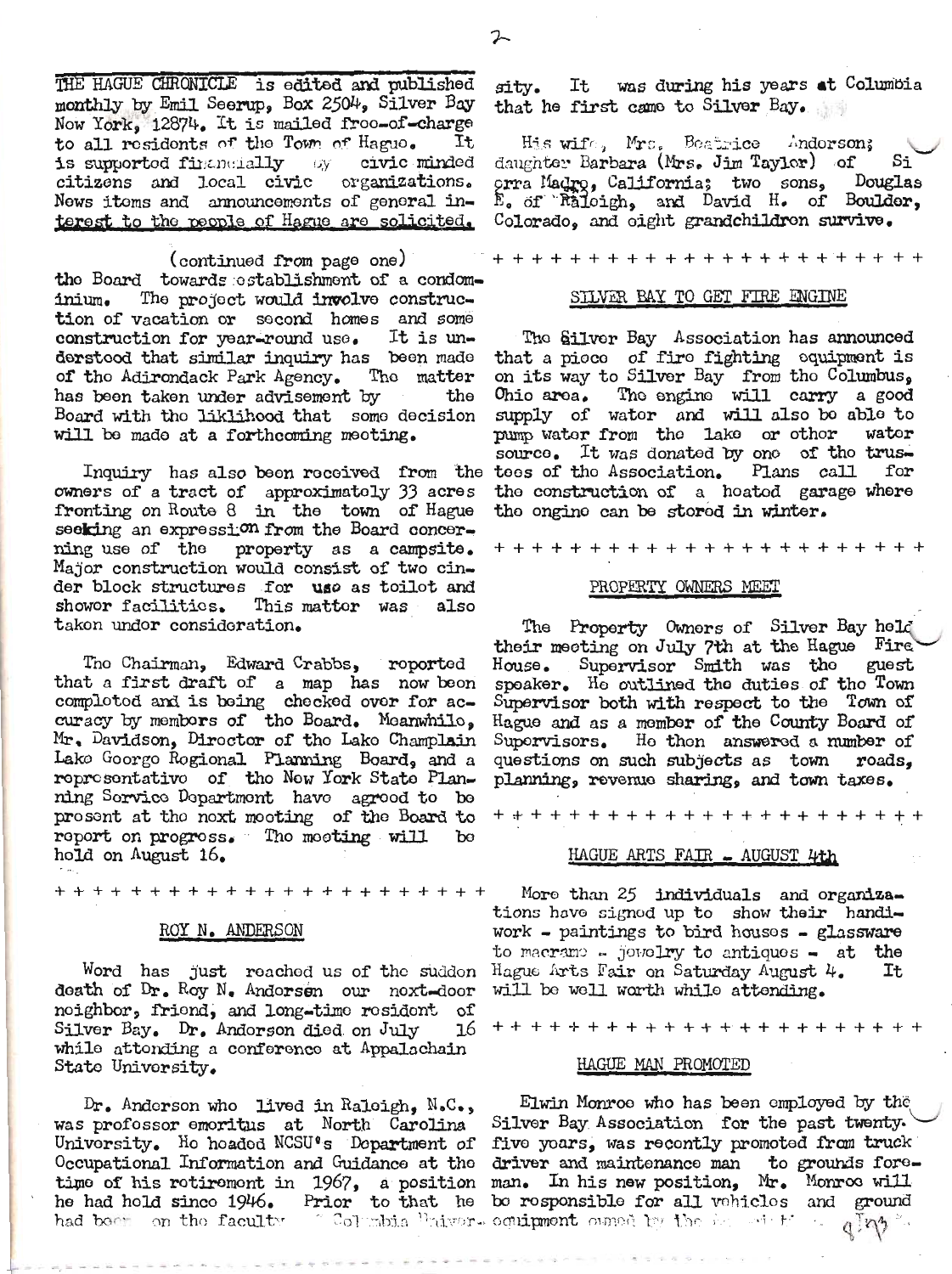dition, he will be in charge of outdoor facilities. Maintenance of the Association's grounds will also be a part of his responbilities.

#### SCHOOL BOARD MEETS

The School Board held its annual reorganizational meeting on July 2 at which time Mr. Robert Denno was prevailed upon to withdraw his resignation as member and president of the Board which had been presented at the June meeting. Mr. Denno indicated that he would like to be relieved of his post at the end of six months. Whereupon, Mr. Denno was  $++++++++++++++++++++++++$ re-elected President and Mr. Martin Fitzgerald was re-elected Vice-President.

Mary Alice Scripture, Lela Foote and Jean McKee were reappointed District Treasurer, on June 21, the following awards were pre-Clerk of the Board, and Tax Collector res. pectively. The following additional appoint sky; Salutatorian Award - Valerie May; Amerments were made: School Physician, Dr. James ican Legion Achievement Award - Nancy Kowal-Walsh; Census Enumerator and Extracurricular Activity Auditor, Ruth Robbins; School Dentist, Dr. Peter Cook; Auditor, Telling Kelting. The school nurse was designated the Attendance Officer.

The regular monthly meeting of the Board was held on July 9 with all members except James Bly present.

The President reported that Mr. Michael building and what he bolieved would be nec-' Las Laundres. Sportsmanship Award - Doug. essary to put it in good shape. The matter was tabled until the next meeting of the Board.

Bids which had been submitted by four contractors to provide a new furnace and boiler were then opened by the president. The bids were in two parts:  $(1)$  a price for providing a furnace and boiler designed to burn #2  $\frac{1}{2}$  ruel oil; and  $\frac{2}{2}$  the amount to the added to the basic bid if furnace and boiler were designed for  $#4$  fuel oil. It was pointed out that the present furnace burned  $\#$ 4 oil, that it was substantially cheaper than #2 oil, and that it produced more heat. The additional cost of a furnace that would burn #4 cil seemed to be economically worthwhile.  $\Lambda$  coordingly, the Board voted to accept the low bid on furnace and boiler designed for #4 boil. This turned out to  $be$ the bid of Hollister Plumbing and Heating Co

of Hudson Falls. The bid also covered the work of dismantling and removing the old boiler and furnace.

 $3.$ 

Members of the Board pointed out that the furnace which is to be removed was installed when the school was built in 1930, Initially it burned coal but was converted to oil shortly after World War  $\Pi_{\bullet}$ The boiler also dates from 1930. It underwent major repairs in the early fifties after it had blown up.

The next meeting of the Board will be held on August 13.

#### GRADULTICH HONORS

At the eighth grade graduabion exercises sented: Valedictorian Award - Naggy Kowalsky.

On the following evening, awards to grad-ا نان جگ uating seniors were announced, as follows:<br>Valedictorian Award, Readers Digest Award, Morgan E. Chester Music Award, Hague Faculty Award - Donna Cameron; Salutatorian Award, Danforth Foundation Award, Thwing Award, and<br>Hague Scholarship Award (\$1000.) - Ernest Frasier; Danforth Foundation Award, American Legion Citizenship Award, and J. T. Potter Education Award (\$3000.) - Martha Delarm;

## TOWN BOARD MEETING

The Town Board held its regular monthly meeting On July 10 with all members present.

The supervisor announced that following a special meeting of the Board on  $J_{u}$ ne 20, a letter was dispatched to Mr. Lawson, who is representing the Town in the Arcady Tax Litigation matter, to the effect that the Board believes the Town has a good defense to the lawsuit and that mo offer of compromise<br>should be made. The attorney was instructed to let the case proceed to trial when it is reached on the calendar.

The Supervisor referred to a letter from Mr. George Ludlow concerning the town road